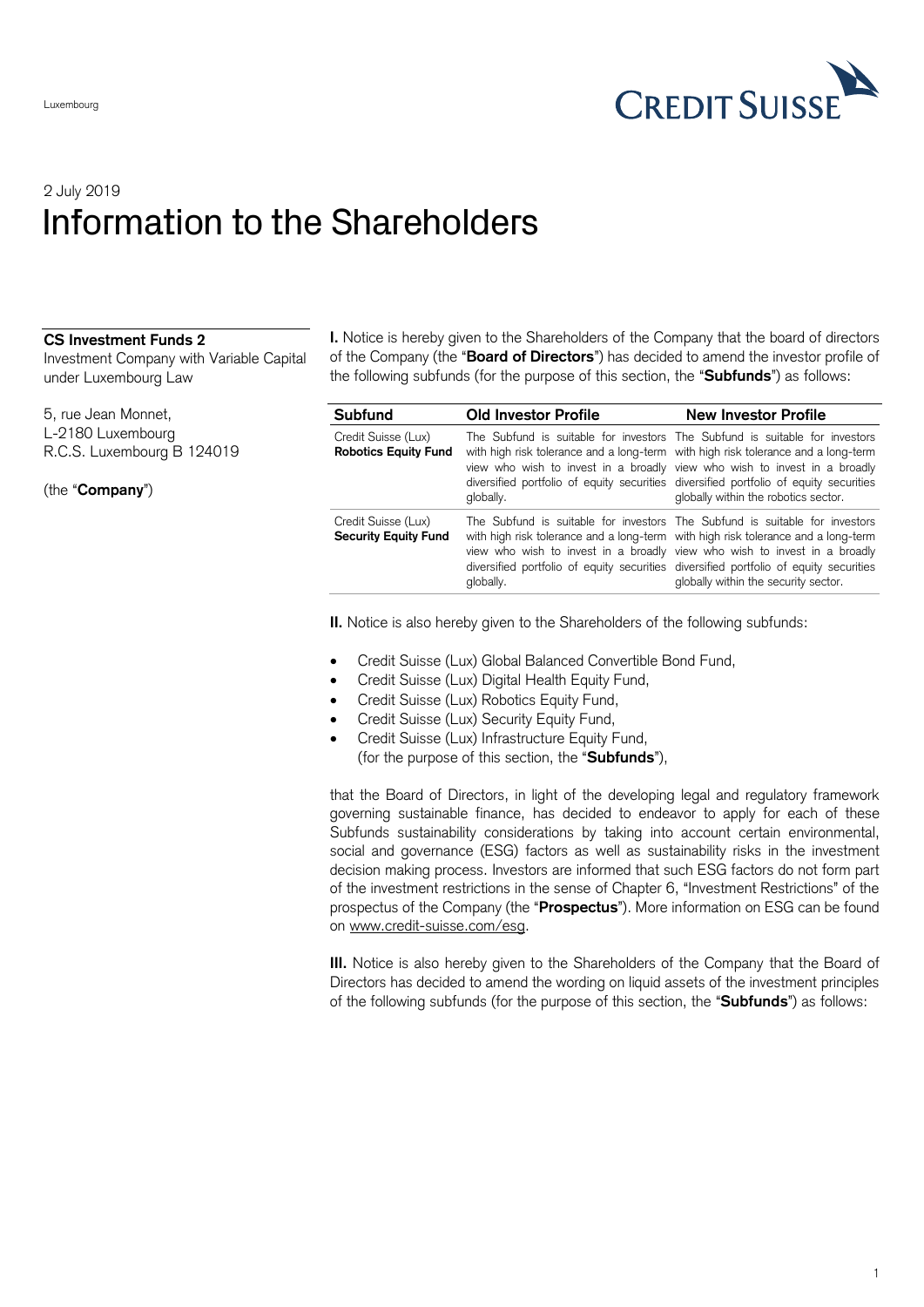

| Subfund                                                                                     | Old Wording                                                                                                                                                                                                | <b>New Wording</b>                                                                                                                                                                                                                                                                                                                                                                                                                                                                                                                                                                                                                                                                                                                                                                                                                                                                                                                                                                                                                                                                                                                                                                                                    |
|---------------------------------------------------------------------------------------------|------------------------------------------------------------------------------------------------------------------------------------------------------------------------------------------------------------|-----------------------------------------------------------------------------------------------------------------------------------------------------------------------------------------------------------------------------------------------------------------------------------------------------------------------------------------------------------------------------------------------------------------------------------------------------------------------------------------------------------------------------------------------------------------------------------------------------------------------------------------------------------------------------------------------------------------------------------------------------------------------------------------------------------------------------------------------------------------------------------------------------------------------------------------------------------------------------------------------------------------------------------------------------------------------------------------------------------------------------------------------------------------------------------------------------------------------|
| Credit Suisse (Lux)<br>Asia Pacific Income<br><b>Equity Fund</b>                            | include, but not limited to, bonds, notes, time<br>private issuers worldwide (including variable<br>non-investment grade sector may private<br>represent up to 15% of the total net worldwide.<br>Moody's. | The Subfund may invest up to one third The Subfund may invest up to one third<br>of its net assets in cash, sight and time of its net assets in equities and equity-<br>deposits, money market instruments, type securities of companies not fulfilling<br>fixed income securities, which may the above requirements, cash, sight and<br>deposits,<br>money<br>market<br>and similar fixed and variable interest instruments, fixed income securities,<br>rate securities, discounted securities which may include, but not limited to,<br>issued by public, private and semi- bonds, notes, and similar fixed and<br>interest<br>securities,<br>rate<br>emerging markets). Securities in the discounted securities issued by public,<br>and<br>semi-private<br>issuers<br>Securities in the<br>non-<br>assets of the Subfund and up to 10% of investment grade sector may represent<br>the Subfund's total net assets may be up to 15% of the total net assets of the<br>invested in bonds with a rating below "B- Subfund and up to 10% of the<br>" by Standard & Poor's or "B3" by Subfund's total net assets may be<br>invested in bonds with a rating below "B-<br>" by Standard & Poor's or "B3" by<br>Moody's. |
| Credit Suisse (Lux)<br><b>European Dividend</b><br><b>Plus Equity Fund</b>                  | themselves invest in short-term time time<br>net assets.                                                                                                                                                   | Liquid assets held by this Subfund in the The Subfund may invest up to one third<br>form of sight and time deposits, together of its net assets in equities and equity-<br>with debt instruments which generate type securities of companies not fulfilling<br>interest income and UCITS which the above requirements, cash, sight and<br>deposits,<br>money<br>market<br>deposits and money market instruments instruments, fixed income securities,<br>may not exceed 15% of the Subfund's which may include, but not limited to,<br>bonds, notes, and similar fixed and<br>variable<br>interest<br>rate<br>securities.<br>discounted securities issued by public,<br>semi-private<br>private<br>and<br>issuers<br>worldwide.                                                                                                                                                                                                                                                                                                                                                                                                                                                                                       |
| Credit Suisse (Lux)<br><b>Eurozone Active</b><br><b>Opportunities Equity</b><br><b>Fund</b> | themselves invest in short-term time time<br>net assets.                                                                                                                                                   | Liquid assets held by this Subfund in the The Subfund may invest up to one third<br>form of sight and time deposits, together of its net assets in equities and equity-<br>with debt instruments which generate type securities of companies not fulfilling<br>interest income and UCITS which the above requirements, cash, sight and<br>deposits,<br>money<br>market<br>deposits and money market instruments instruments, fixed income securities,<br>may not exceed 25% of the Subfund's which may include, but not limited to,<br>bonds, notes, and similar fixed and<br>variable<br>interest<br>rate<br>securities,<br>discounted securities issued by public,<br>private<br>and<br>semi-private<br>issuers<br>worldwide.                                                                                                                                                                                                                                                                                                                                                                                                                                                                                       |
| Credit Suisse (Lux)<br><b>Global Dividend Plus</b><br><b>Equity Fund</b>                    | themselves invest in short-term time time<br>net assets.                                                                                                                                                   | Liquid assets held by this Subfund in the The Subfund may invest up to one third<br>form of sight and time deposits, together of its net assets in equities and equity-<br>with debt instruments which generate type securities of companies not fulfilling<br>interest income and UCITS which the above requirements, cash, sight and<br>deposits,<br>money<br>market<br>deposits and money market instruments instruments, fixed income securities,<br>may not exceed 15% of the Subfund's which may include, but not limited to,<br>bonds, notes, and similar fixed and<br>variable<br>rate<br>interest<br>securities,<br>discounted securities issued by public,<br>semi-private<br>private<br>and<br>issuers<br>worldwide.                                                                                                                                                                                                                                                                                                                                                                                                                                                                                       |
| Credit Suisse (Lux)<br>Japan Value Equity<br>Fund                                           | interest income and UCITS which<br>themselves invest in short-term time time<br>net assets.                                                                                                                | Liquid assets held by this Subfund in the The Subfund may invest up to one third<br>form of sight and time deposits, together of its net assets in equities and equity-<br>with debt instruments which generate type securities of companies not fulfilling<br>the above requirements, cash, sight and<br>deposits,<br>money<br>market<br>deposits and money market instruments instruments, fixed income securities,<br>may not exceed 25% of the Subfund's which may include, but not limited to,<br>bonds, notes, and similar fixed and<br>variable<br>interest<br>rate<br>securities,<br>discounted securities issued by public,<br>semi-private<br>private<br>and<br>issuers<br>worldwide.                                                                                                                                                                                                                                                                                                                                                                                                                                                                                                                       |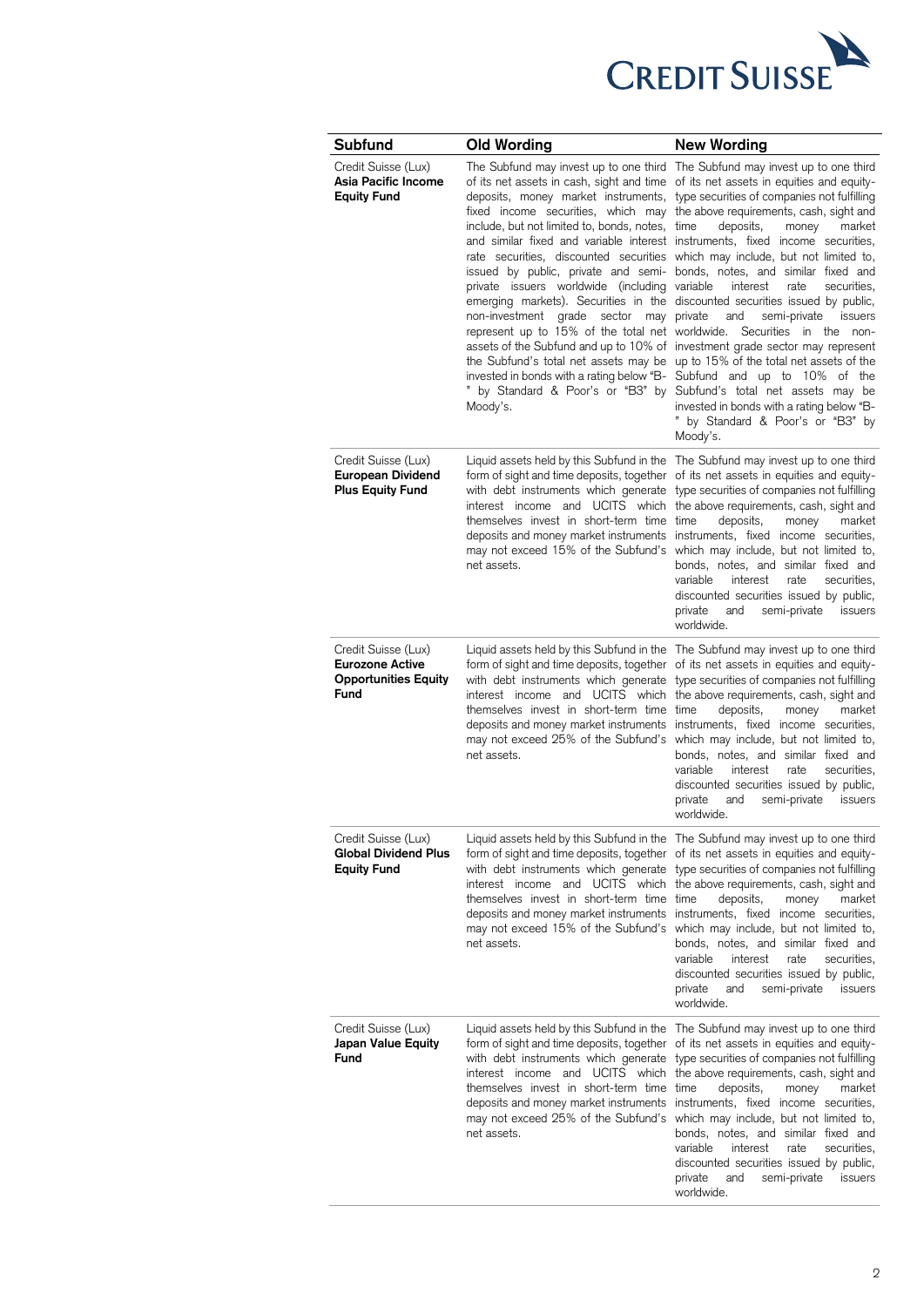

| Credit Suisse (Lux)<br><b>Robotics Equity Fund</b>                           | themselves invest in short-term time time<br>total net assets.                                                                                                                                                                                                                                                                                                                                                                                                      | Liquid assets held by this Subfund in the The Subfund may invest up to one third<br>form of sight and time deposits, together of its net assets in equities and equity-<br>with debt instruments which generate type securities of companies not fulfilling<br>interest income and UCITS which the above requirements, cash, sight and<br>deposits,<br>money<br>market<br>deposits and money market instruments instruments, fixed income securities,<br>may not exceed 25% of the Subfund's which may include, but not limited to,<br>bonds, notes, and similar fixed and<br>variable<br>interest<br>securities.<br>rate<br>discounted securities issued by public,<br>private<br>and<br>semi-private<br>issuers<br>worldwide.                                                                                      |
|------------------------------------------------------------------------------|---------------------------------------------------------------------------------------------------------------------------------------------------------------------------------------------------------------------------------------------------------------------------------------------------------------------------------------------------------------------------------------------------------------------------------------------------------------------|----------------------------------------------------------------------------------------------------------------------------------------------------------------------------------------------------------------------------------------------------------------------------------------------------------------------------------------------------------------------------------------------------------------------------------------------------------------------------------------------------------------------------------------------------------------------------------------------------------------------------------------------------------------------------------------------------------------------------------------------------------------------------------------------------------------------|
| Credit Suisse (Lux)<br>Security Equity Fund                                  | themselves invest in short-term time time<br>net assets.                                                                                                                                                                                                                                                                                                                                                                                                            | Liquid assets held by this Subfund in the The Subfund may invest up to one third<br>form of sight and time deposits, together of its net assets in equities and equity-<br>with debt instruments which generate type securities of companies not fulfilling<br>interest income and UCITS which the above requirements, cash, sight and<br>deposits,<br>money<br>market<br>deposits and money market instruments instruments, fixed income securities,<br>may not exceed 25% of the Subfund's which may include, but not limited to,<br>bonds, notes, and similar fixed and<br>variable<br>interest<br>rate<br>securities,<br>discounted securities issued by public,<br>issuers<br>private<br>and<br>semi-private<br>worldwide.                                                                                      |
| Credit Suisse (Lux)<br><b>Small Cap</b><br><b>Switzerland Equity</b><br>Fund | market time<br>time<br>deposits,<br>money<br>variable<br>interest<br>rate<br>securities, variable<br>semi-private<br>private<br>and<br>worldwide.<br>()<br>Liquid assets held by this Subfund in the<br>form of sight and time deposits, together<br>with debt instruments which generate<br>interest income and UCITS which<br>themselves invest in short-term time<br>deposits and money market instruments<br>may not exceed 25% of the Subfund's<br>net assets. | The Subfund may invest up to one third The Subfund may invest up to one third<br>of its net assets in equities and equity- of its net assets in equities and equity-<br>type securities of companies not fulfilling type securities of companies not fulfilling<br>the above requirements, cash, sight and the above requirements, cash, sight and<br>deposits,<br>money<br>market<br>instruments, fixed income securities, instruments, fixed income securities,<br>which may include, but not limited to which may include, but not limited to<br>bonds, notes, and similar fixed and bonds, notes, and similar fixed and<br>interest<br>rate<br>securities,<br>discounted securities issued by public, discounted securities issued by public,<br>issuers private<br>and<br>semi-private<br>issuers<br>worldwide. |

**IV.** Notice also is hereby given to the Shareholders of the Company that an annual FX hedging fee of up to 0.10% p.a. will be payable to the FX Hedging Agent (Credit Suisse Asset Management (Switzerland) Ltd.). The FX hedging fee will be charged to the Alternate Currency Classes of all subfunds of the Company, except for the subfund **Credit Suisse (Lux) Active Beta Commodity Fund**. Chapter 2 "CS Investment Funds 2 – Summary of Share Classes" of the Prospectus will be amended and will indicate the share classes concerned. Chapter 5 "Investment in CS Investment Funds 2" and chapter 9 "Expenses and Taxes" of the Prospectus will be amended as well to reflect the foregoing.

**V.** Notice is also hereby given to the Shareholders of the Company that the Board of Directors has decided to amend section ii "Expenses" of chapter 9 "Expenses and Taxes" of the Prospectus so as to disclose that any licence fees payable to index providers and any fees payable to providers of risk management systems or providers of data for those risk management systems being used by the Management Company for the purpose of fulfilling regulatory requirements will be borne by the Company.

**VI.** Notice is also hereby given to the Shareholders of the subfund **Credit Suisse (Lux) Digital Health Equity Fund** (for the purpose of this section, the "**Subfund**") that the Board